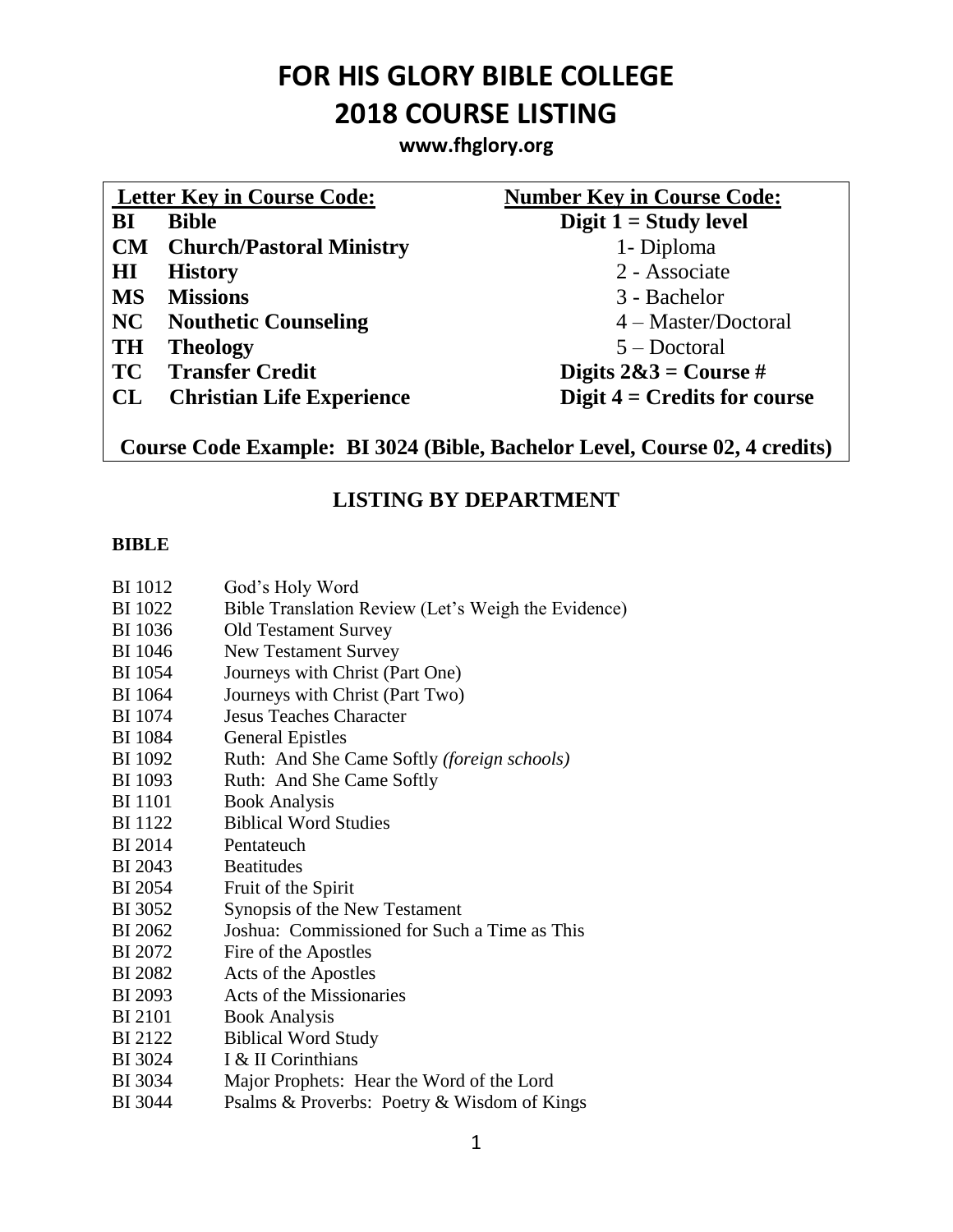### **www.fhglory.org**

- BI 3052 Synopsis of the Old Testament
- BI 3053 Galatians: Grace Alone
- BI 3064 Nehemiah
- BI 3084 Minor Prophets
- BI 3094 Gospel of John: Behold Your God
- BI 3101 Book Analysis
- BI 3104 Gen.-Rev. Exit Open Book Exam
- BI 3122 Biblical Word Studies
- BI 3114 Pentecost: Movement or Monument?
- BI 3202 Bachelor Exit Paper
- BI 4014 Song of Solomon
- BI 4024 Hebrews
- BI 4034 Encountering the Book of Romans
- BI 4042 Introduction to Biblical Hebrew
- BI 4044 Prison Epistles
- BI 4056 Revelation Unveiled
- BI 4064 Book of Job
- BI 4074 Old Testament Historical Books
- BI 4084 Esther: The Unseen Hand of God
- BI 4101 Book Analysis
- BI 4114 Pentecost: Movement or Monument?
- BI 4122 Biblical Word Study
- BI 4204 Masters' Exit Written Assignment: 8-week Sermon Series
- BI 5024 Independent Doctoral Study
- BI 5101 Book Analysis
- BI 5122 Biblical Word Studies
- BI 5208 Doctoral Exit Written Assignment: 12-week Bible College Course

#### **CHURCH/PASTORAL MINISTRY:**

- CM 1013 Christian Leadership
- CM 1042 Prayer and Fasting
- CM 1103 Applied Practical Service
- CM 1113 Applied Practical Ministry
- CM 2022 Capture That Sermon
- CM 2034 Praise & Worship: Ministry to the King
- CM 2043 Intercession & Spiritual Warfare
- CM 2053 Answers 4 a Christian Worker
- CM 2064 Fruit of the Spirit
- CM 2103 Applied Practical Service
- CM 2113 Applied Practical Ministry
- CM 3013 Ministerial Procedures (Part One)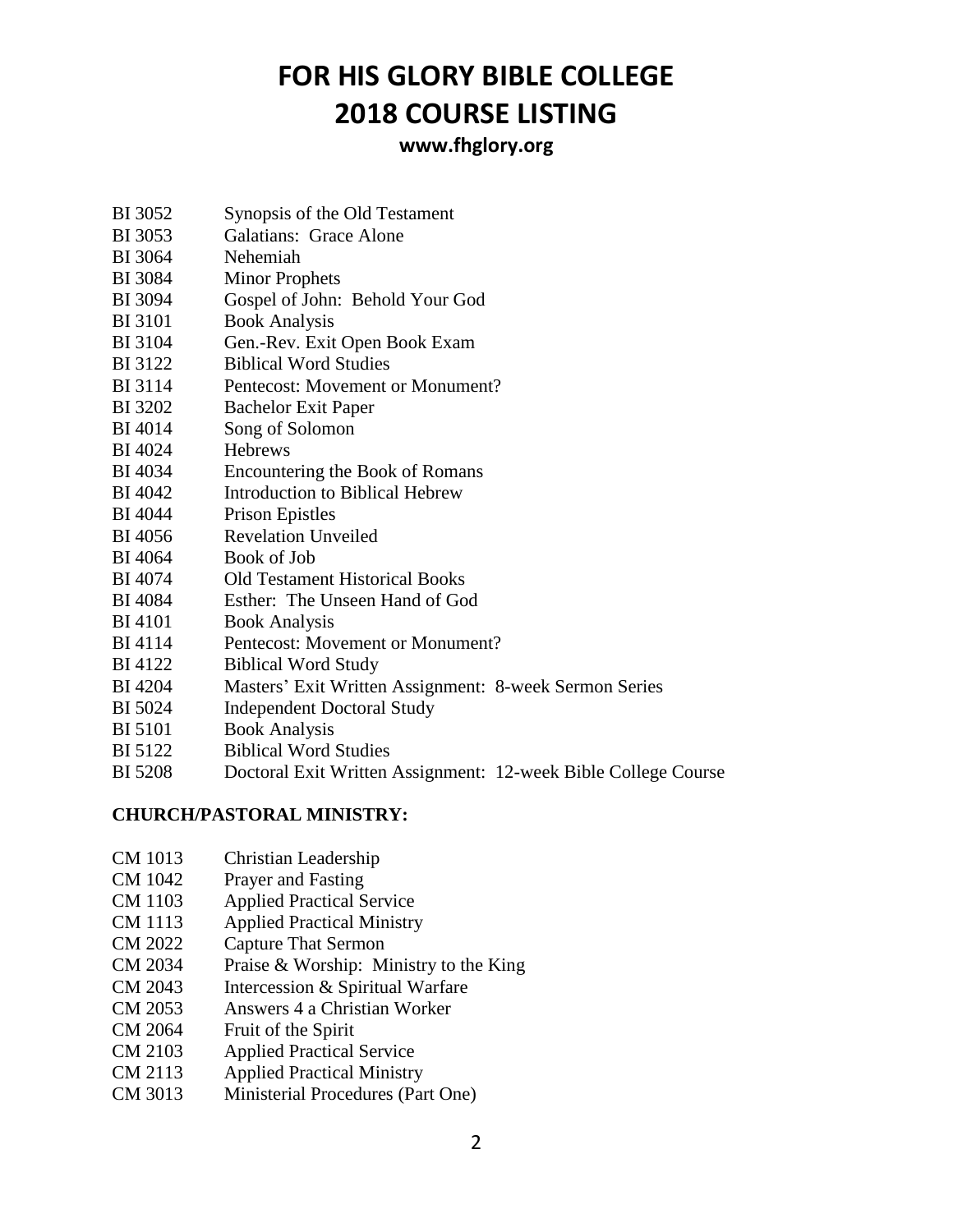### **www.fhglory.org**

- CM 3023 Ministerial Procedures (Part Two)
- CM 4033 Seven Laws of Teaching
- CM 3034 Hermeneutics
- CM 3044 Homiletics
- CM 3053 Applied Pastoral Ministry
- CM2104 Biblical Forgiveness
- CM 3112 Divinity I Open Book Exam
- CM 3122 Ministry I Open Book Exam
- CM 3132 Christian Administration Open Book Exam
- CM 3142 Christian Education I Open Book Exam
- CM 3153 Pastoral Ministry Practicum
- CM 4014 Biblical Healing
- CM 4023 Redeeming the Land
- CM 4034 Sons of Zadok
- CM 4044 Intercession: Closet & Throneroom Ministry
- CM 4054 Winning the Battle in Spiritual Warfare
- CM 4112 Divinity II Open Book Exam
- CM 4122 Ministry II Open Book Exam
- CM 4142 Christian Education II Open Book Exam
- CM 5014 Christian Ethics
- CM 5044 Christian Education Advanced
- CM 5112 Divinity III Open Book Exam
- CM 5122 Ministry III Open Book Exam
- CM 5142 Christian Education III Open Book Exam

#### **HISTORY**

- HI 2072 Fire of the Apostles
- HI 2082 Acts of the Apostles
- HI 2083 Acts of the Missionaries
- HI 2085 Acts of the Apostles & Missionaries
- HI 2102 The Light and the Glory
- HI 3023 Church History (Part One)
- HI 3033 Church History (Part Two)
- HI 3034 Major Prophets: Hear the Word of the Lord
- HI 3064 Nehemiah
- HI 3074 Old Testament Historical Books
- HI 3084 Minor Prophets
- HI 3114 Pentecost: Movement or Monument?
- HI 3123 Church History: Satan's Conflict with God
- HI 4013 Christianity & Its Jewish Roots
- HI 4102 The Charismatic Century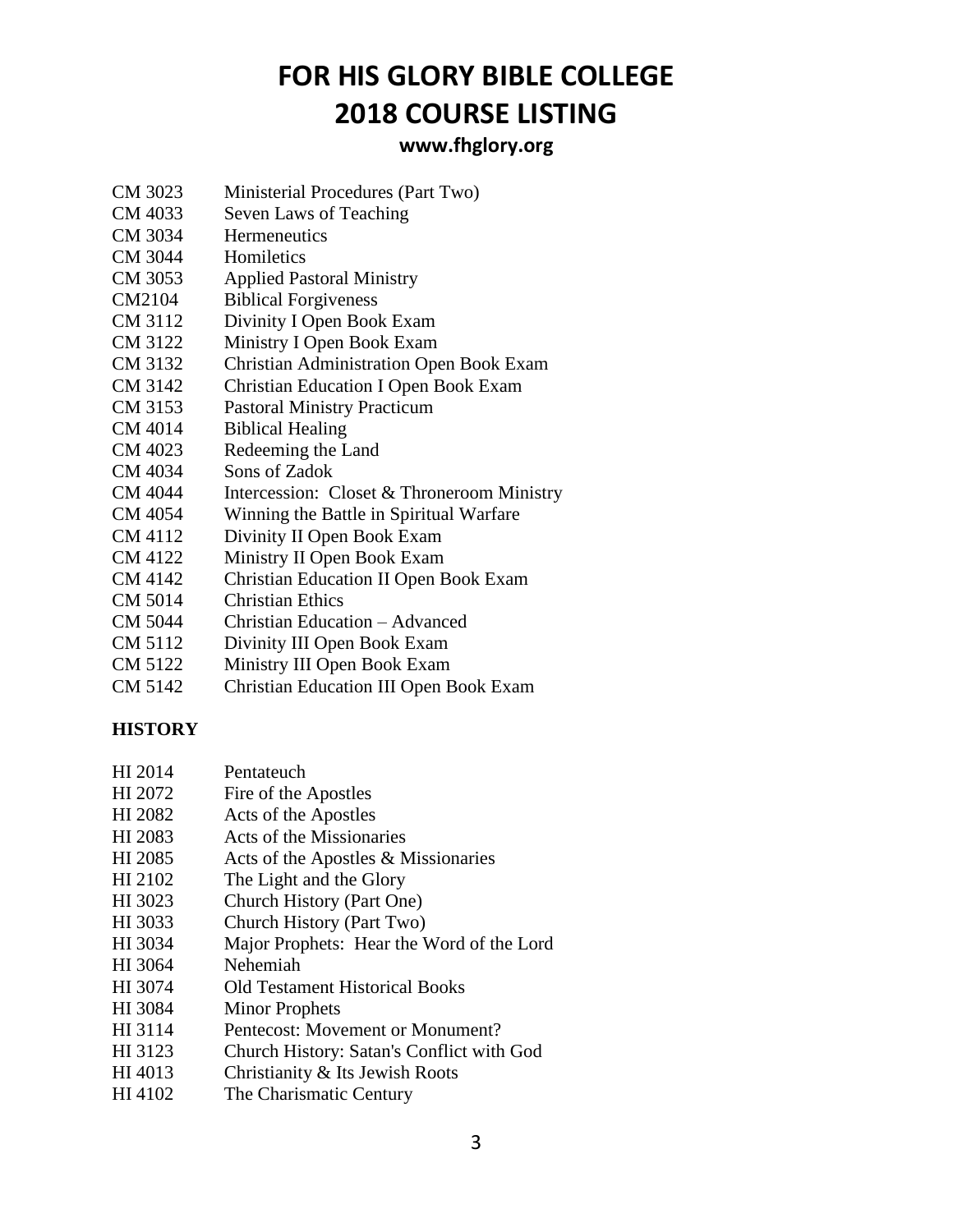### **www.fhglory.org**

- HI 4123 Church History: Satan's Conflict with God
- HI 4114 Pentecost: Movement or Monument?

#### **MISSIONS**

- MI 1021 Practical Missions Outreach
- MI 2023 Introduction to World Missions
- MI 2033 Understanding Islam
- MI 2053 Touching the Heart of God through Missions
- MI 2072 Fire of the Apostles
- MI 3082 Acts of the Apostles
- MI 3093 Acts of the Missionaries
- MI 3105 Acts of the Apostles & Missionaries
- MI 3102 Heavenly Man
- MI 4022 Foxes Book of Martyrs
- MI 4033 Kingdom of the Cults

#### **NOUTHETIC COUNSELING**

- NC 3014 Introduction to Nouthetic Counseling
- NC 3113 Shepherding God's Flock
- NC 3104 Biblical Forgiveness
- NC 4014 Competent to Counsel
- NC 4023 How to Help People Change/Ready to Restore
- NC 4044 Christian Counselor's Manual
- NC 4054 Theology of Christian Counseling
- NC 4064 Crisis Nouthetic Counseling
- NC 4075 Christian Counselor's Casebook
- NC 4084 Self-Esteem, Self-Love, Self-Image
- NC 4112 Nouthetic Counseling Open Book Exam
- NC 4204 Nouthetic Counseling Master's Thesis
- NC 5208 Nouthetic Counseling Doctoral Dissertation

#### **THEOLOGY**

- TH 1013 Intro to Systematic Theology I (Throughly Furnished)
- TH 1023 Intro to Systematic Theology II (Throughly Furnished)
- TH 1101 Book Analysis: "Power of the Blood of Christ"
- TH 2013 Doctrines of the Bible
- TH 3014 Behold Your God: The Gospel of John
- TH 2033 Prophetical Spirit in Ministry
- TH 3023 Glorious Names of God
- TH 3043 Sealed with Covenantal Blood